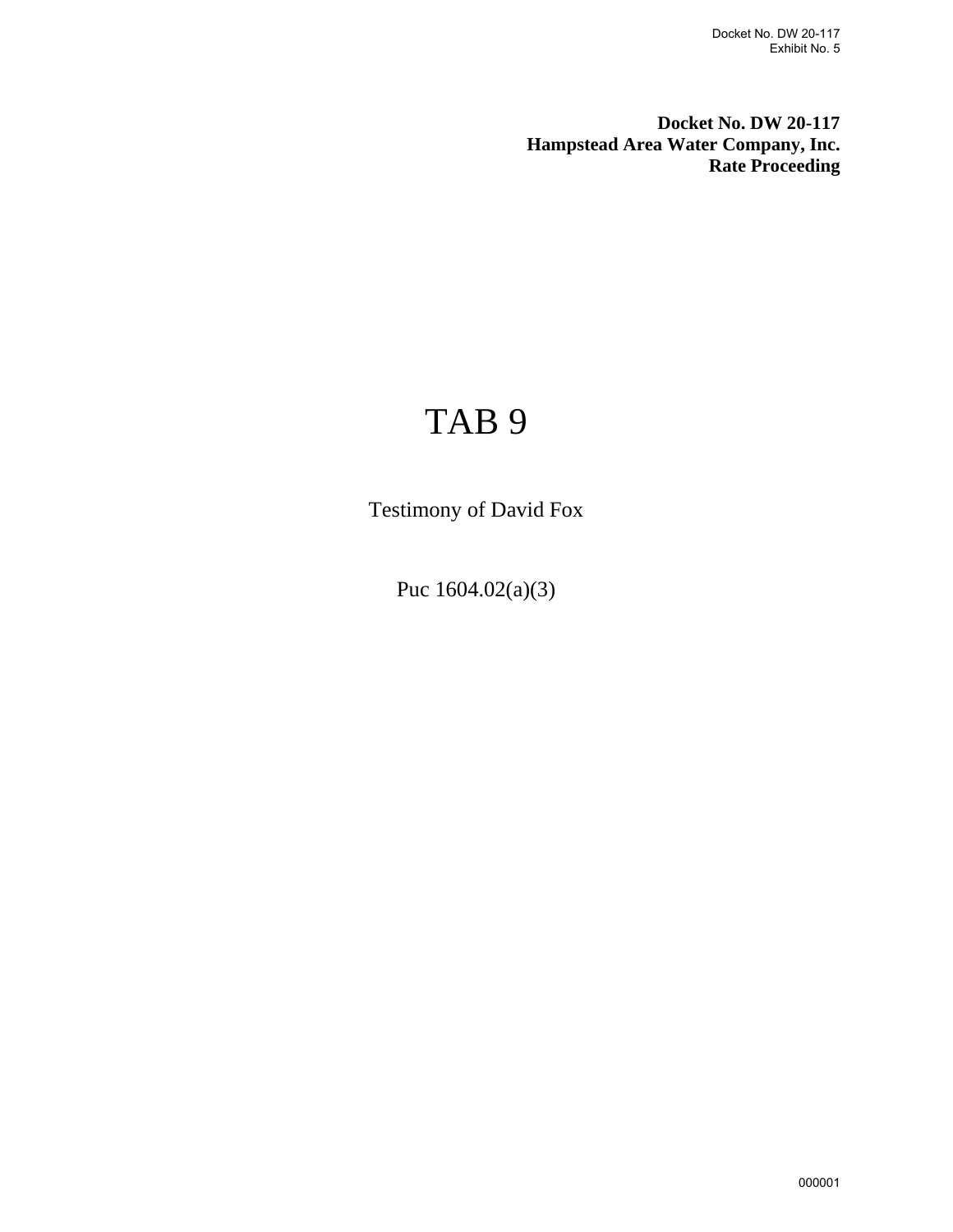### **STATE OF NEW HAMPSHIRE PUBLIC UTILITIES COMMISSION DW 20-117**

### **DIRECT TESTIMONY OF DAVID M. FOX, MANAGER RAFTELIS FINANCIAL CONSULTANTS, INC.**

### **IN THE MATTER OF THE REVISION OF RATES FILED BY HAMPSTEAD AREA WATER COMPANY**

**November 3, 2020**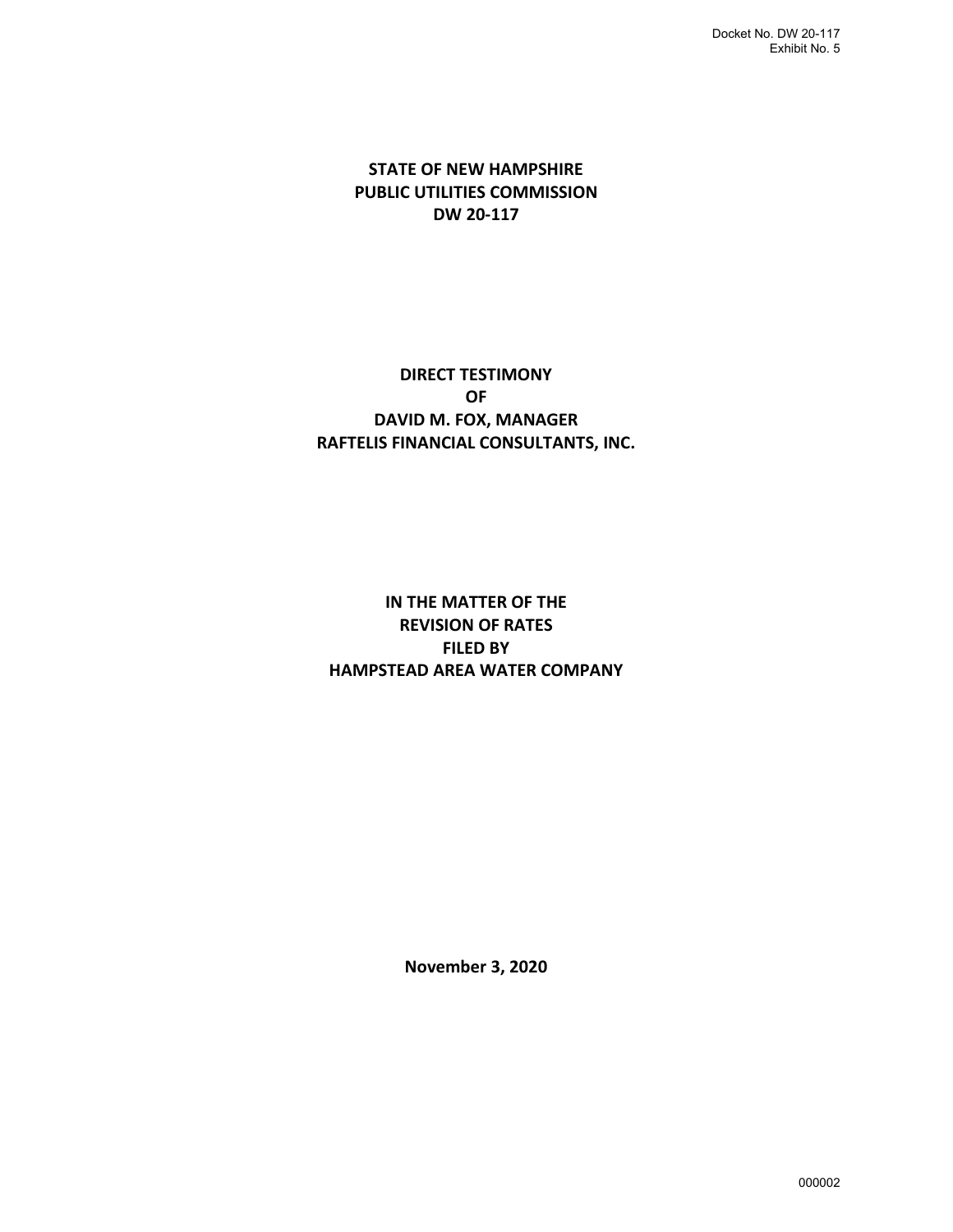| 1<br>2<br>3 |       | PREFILED TESTIMONY OF<br>David M. Fox                                                                  |
|-------------|-------|--------------------------------------------------------------------------------------------------------|
| 4           | Q:    | Please state your name and business address?                                                           |
| $5^{\circ}$ | A:    | My name is David M. Fox and my business address is 20 Main St. Suite 301, Natick, MA 01760.            |
| 6           |       |                                                                                                        |
| 7           | Q:    | By whom are you employed and in what capacity?                                                         |
| 8           | А:    | I am a Manager of Raftelis Financial Consultants, Inc. a nationwide consulting firm specializ-         |
| 9           |       | ing in water and wastewater rate and financial planning studies.                                       |
| 10          |       | <b>Prior Experience</b>                                                                                |
| 11          | Q:    | Please describe your qualifications and experience.                                                    |
|             | 12 A: | I have a bachelor's degree in Economics from Coastal Carolina University in Conway, SC and             |
| 13          |       | a master's degree in Economics from Clemson University in Clemson, SC. After graduating                |
| 14          |       | in 2009, I was employed by Raftelis Financial Consultants, Inc. (Raftelis). Over the course of         |
| 15          |       | my career, I have worked on over 100 water and wastewater rate and financial studies within            |
| 16          |       | the United States. I have also had the opportunity to work on numerous financial feasibility           |
| 17          |       | studies in support of revenue bond issues, capital program financing support, customer rate            |
| 18          |       | affordability analyses, utility valuations studies, and rate benchmarking surveys. I currently         |
| 19          |       | lead Raftelis' New England efforts based out of our office in Natick, MA.                              |
| 20          |       |                                                                                                        |
|             |       | 21 Q: Do you belong to any professional organizations or committees?                                   |
| 22          | А:    | Yes, I am a member of the American Water Works Association, the New England Water                      |
| 23          |       | Works Association, Massachusetts Water Works Association, and the Rhode Island Water                   |
| 24          |       | Works Association. I also sit on the Financial Management Committee of the New England                 |
| 25          |       | Water Works Association. For the American Water Works Association, I also contributed to               |
| 26          |       | the most recent (7 <sup>th</sup> edition) of the M1 Manual on rates - Principles of Water Rates, Fees, |
| 27          |       | and Charges.                                                                                           |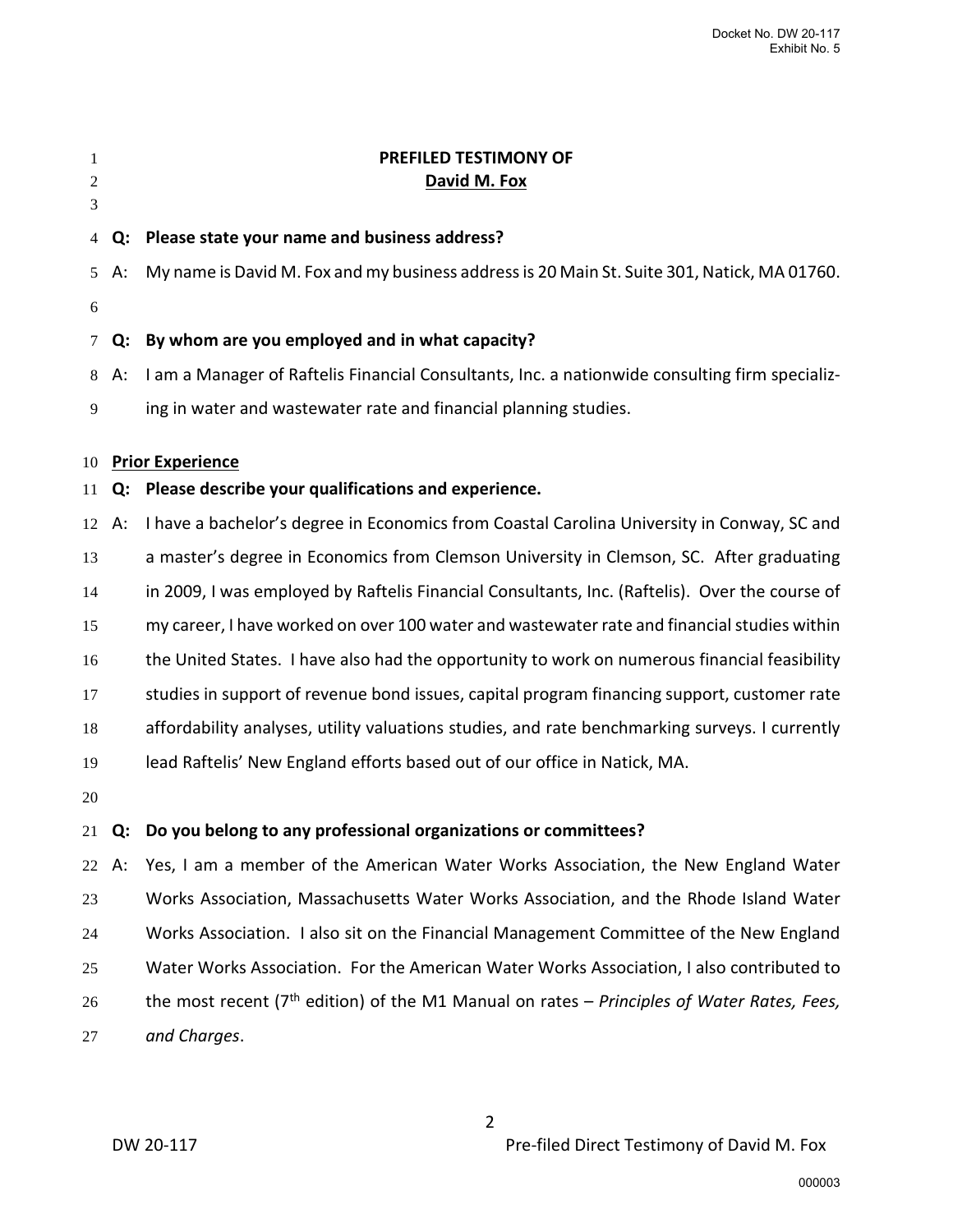## **Q: Have you previously been involved in matters before state regulatory commissions on rate related matters?**

A: Yes. I have submitted or prepared expert cost of service analyses in support of water rate filings at the Massachusetts Departments of Public Utilities, and Rhode Island, New Hamp-shire, and Maine Public Utilities Commissions.

#### **Summary**

### **Q: What is your role in this proceeding?**

A: Working with the staff of and advisers to the Hampstead Area Water Company (HAWC), I have prepared a cost of service study and developed new rates based on *pro forma* revenue requirements as developed and presented by Mr. St Cyr in his pre-filed testimony and cor- responding schedules. My testimony and supporting schedules include a cost of service study that allocates the functional costs to various cost components, and then distributes those costs to customer classes and types of service. Finally, I utilized these data and devel- oped new cost of service based rates and charges, along with corresponding customer im-pacts.

### **Q: What was the basis for your cost of service study?**

 A: In general, I followed the cost of service methodology as outlined in the guidance provided in the most recent edition of the American Water Works Association's M1 Manual of Prac- tice. This is the most widely accepted and used cost allocation method used to calculate water rates.

### **Q: Will you summarize your findings and conclusions regarding HAWC's cost of service and proposed rates?**

A: Yes.

- 27 Based on the results of my cost of service study, there will not be an equal percentage
- or across-the-board change to all of HAWC's existing tariffs. Volumetric rates, fixed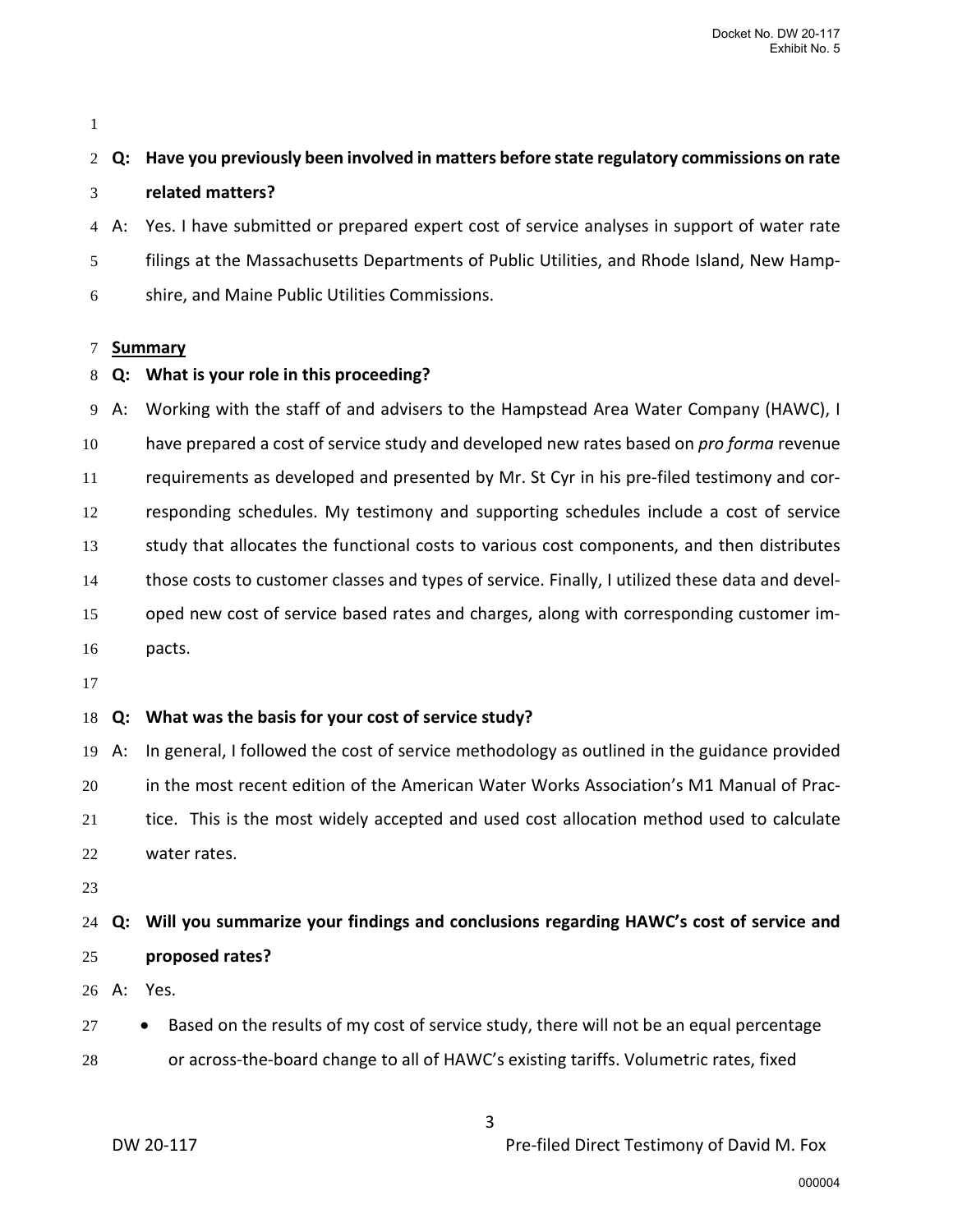- charges, and fire protection charges are proposed to be adjusted by varying amounts to equitably recover the cost of service.
- HAWC is proposing to implement a two-tier inclining block volumetric rate struc-ture of all of its single-family residential customers. The first tier cutoff is pro-posed to be established at a monthly amount of 4 hundred cubic feet (Ccf) in or-der to reflect an essential amount of water for a typical single-family residential home. HAWC's volumetric rate will increase for single-family residential cus-tomer's first tier from \$6.11 to \$6.83 per Ccf. All consumption above the 4 Ccf cutoff will increase from \$6.11 to \$10.24 per Ccf.
- HAWC is proposing to maintain a uniform volumetric rate for all other non-sin- gle-family residential customers. The uniform volumetric rate will increase from 12 \$6.11 to \$9.31 per Ccf.
- The existing customer charge for a 5/8" customer, which comprise approxi- mately 98% of HAWC's customers, will increase from \$10.00 per month to \$16.33 per month. All other meter sizes will increase at various percentage in- creases to coincide with cost of service. Please refer to my accompanying sched-ules for detail with regard to the rates for other meter sizes.
- Public fire protection charges, assessed per hydrant, are proposed to increase from \$200 to \$1,419 annually. Given that the current hydrant charge adequately reflects the readiness-to-service or availability of service aspect of a typical fire charge, HAWC's existing Annual Availability charge of \$2,000 is no longer re-**Example 20 and is proposed to be removed from HAWC's tariff.**
- Private fire protection charges will all decrease by varying percentages based on 24 the size of the connection. Please refer to my accompanying schedules for more detail. The reason private fire protection is decreasing is because HAWC is pro- posing for the first time to assess private fire protection charges to homeowners with fire protection systems. This amounts to an additional 1,084 connections assessed a private fire protection charge.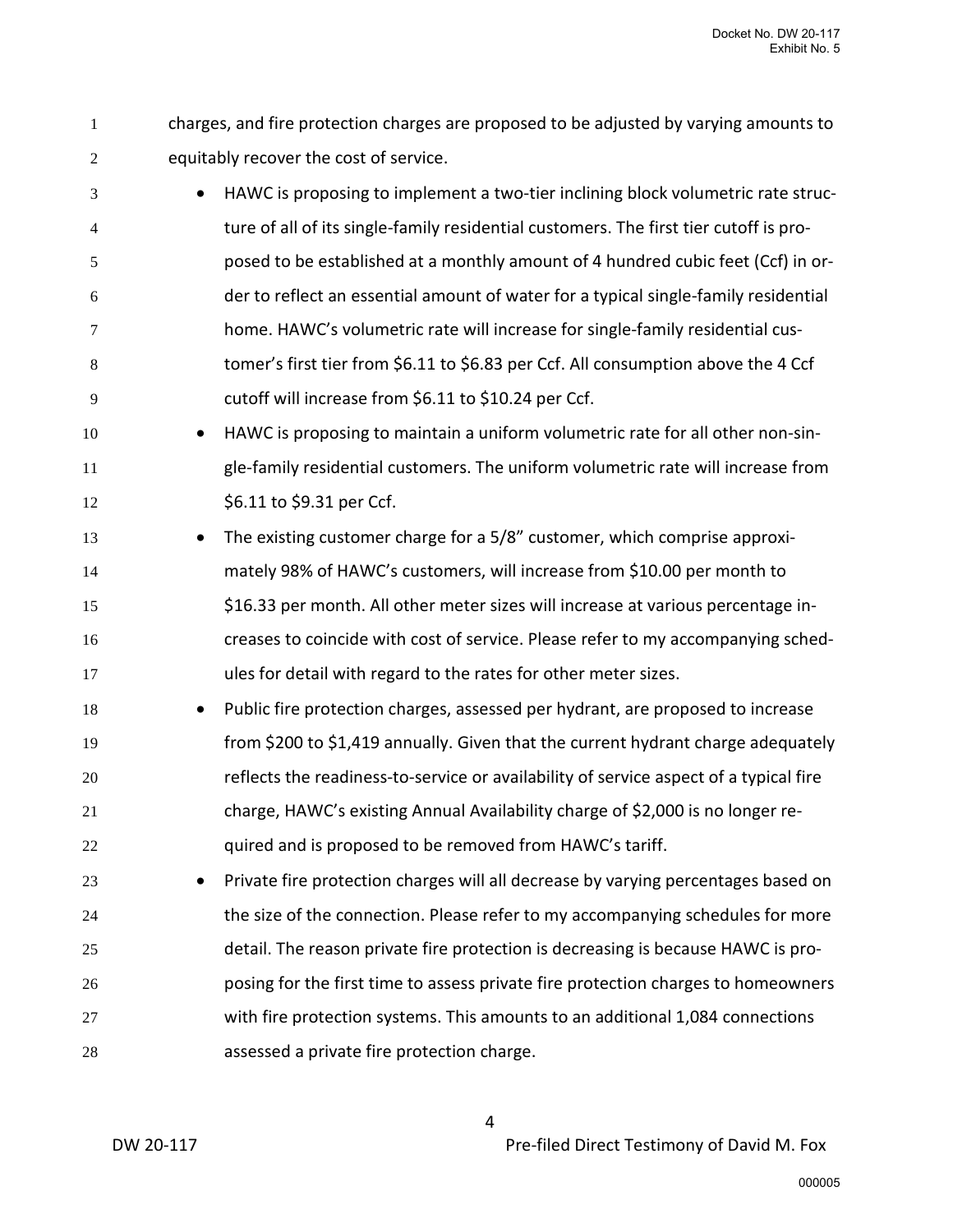### **Content of Schedules**

## **Q: Please describe the schedules included with your pre-filed direct testimony.** A: I have included 7 main schedules, several of which include supporting schedules. The sched-ules included in this filing are: • Schedule DF 1 - This schedule presents the test year (2019) along with the adjustments that were used to derive the *pro forma* revenue requirements. Please refer to Mr. St Cyr's testimony and schedules for more detail on reve-nue requirements and adjustments. • Schedule DF 2 - This schedule presents the units of service including the number of meters by size and billing frequency, the number of private and public fire services by size of connection, billable water consumption, and water demand and assumptions with regard to required flow during fire events. This schedule also presents meter and demand equivalents, which I will cover later in my testimony. • Schedule DF 3 – This schedule presents the allocation of the *pro forma* reve- nue requirements, miscellaneous revenues, plant-in-service records, and de- preciation to general water, fire protection, and customer related charges. These values are used in later schedules to derive the proposed rates. • Schedule DF 4 – This schedule summarizes the allocation of total fire service to public and private service, and proposed fire protection calculations and charges. This schedule also presents the proposed customer charges and 22 their derivation, and the proposed water volumetric charges and their deri- vation. • Schedule DF 5 - presents a summary of the current rates and the proposed rates derived from the cost of service study. • Schedule DF 6 - presents the impact of the proposed rates and charges on various types of customers. A typical HAWC customer uses approximately 5 Ccf per month.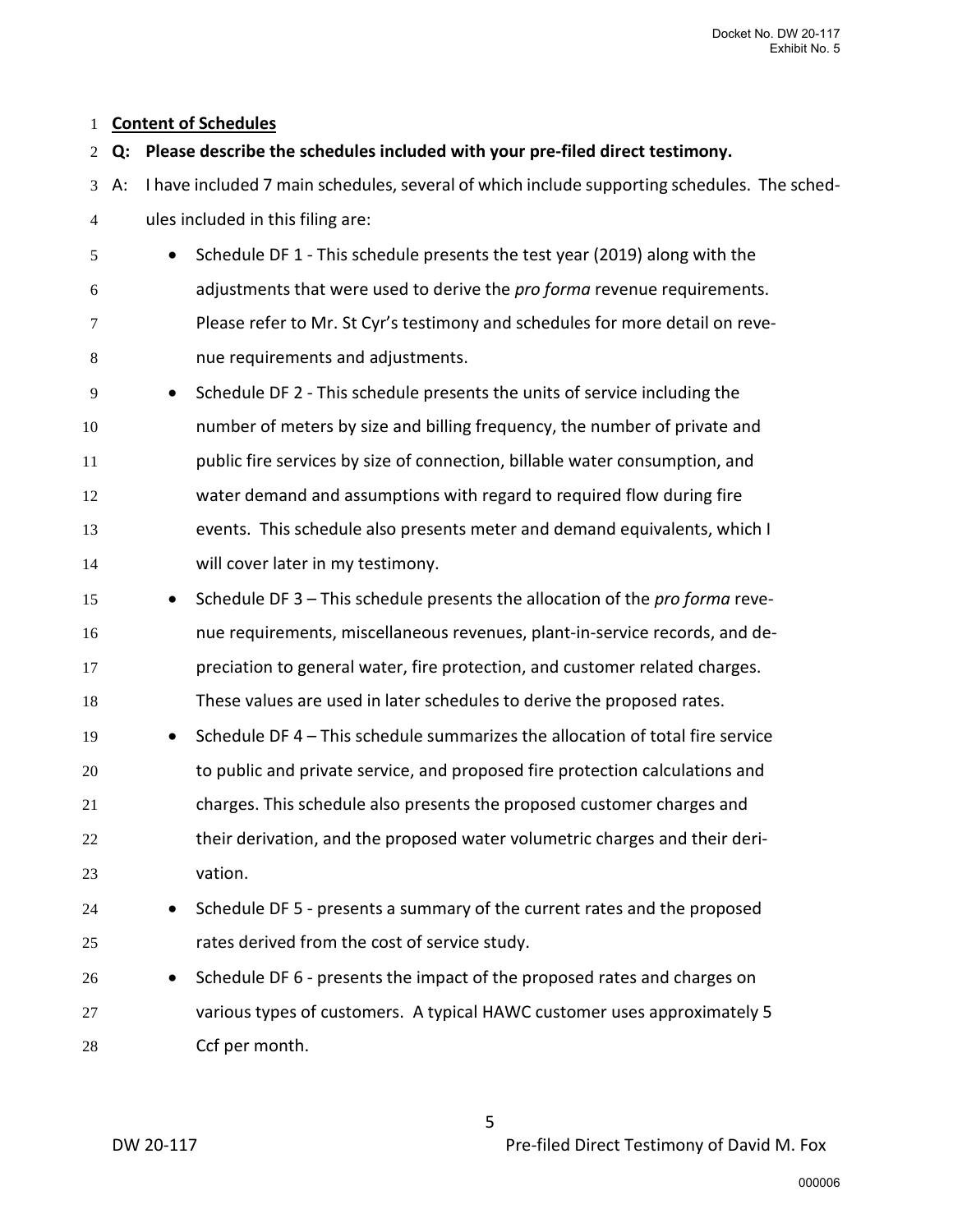| 1  |    | Schedule DF 7 - contains the proof of revenues, showing the annual revenues<br>$\bullet$       |
|----|----|------------------------------------------------------------------------------------------------|
| 2  |    | under the existing and proposed rates. Due to the rates being rounded to                       |
| 3  |    | the nearest penny, the proposed rates provide slightly different total reve-                   |
| 4  |    | nues from those required.                                                                      |
|    |    |                                                                                                |
| 5  |    | <b>Units of Service</b>                                                                        |
| 6  | Q: | Did you analyze water sales, numbers of meters and fire service accounts?                      |
| 7  | А: | Yes. Schedule DF 2 presents the number of meters by size, the number of public fire hydrants   |
| 8  |    | and private fire services by size, and metered water use by class.                             |
| 9  |    |                                                                                                |
| 10 | Q: | You present several meter-related equivalents on Schedule DF 2. Please explain these.          |
| 11 | A: | For the purposes of allocating fixed service charges to meter sizes, I used actual consumption |
| 12 |    | equivalents. In other words, these equivalents are based on the actual average demand of       |
| 13 |    | the various meter sizes in HAWC's service area. For example, on average a customer with a      |
| 14 |    | 1" inch meter uses approximately 5 times the amount of water that a customer with a 5/8"       |
| 15 |    | meter uses.                                                                                    |
| 16 |    |                                                                                                |
| 17 |    | To determine the appropriate fire protection charges I determined the potential water de-      |
| 18 |    | mand from hydrants and private fire services. The demand through a closed pipe under           |
| 19 |    | pressure is proportional to the diameter of the pipe to the 2.63 power (Hazen Williams for-    |
| 20 |    | mula for flow through a pipe under pressure). The flow is not proportional to the square of    |
| 21 |    | the diameter because of head (flow) losses against the pipe walls. Smaller pipes have more     |
| 22 |    | pipe wall per square foot of area. These equivalents were used to determine the relative       |
| 23 |    | cost-based charges for each pipe size.                                                         |

### **Rate and Charge Calculations**

Q: **Please describe what you did next.**

 A: Once *pro forma* revenue requirements and the units of service had been established, I began 27 to functionalize and allocate the costs to types of service (water, fire protection, customer).

DW 20-117 DW 20-117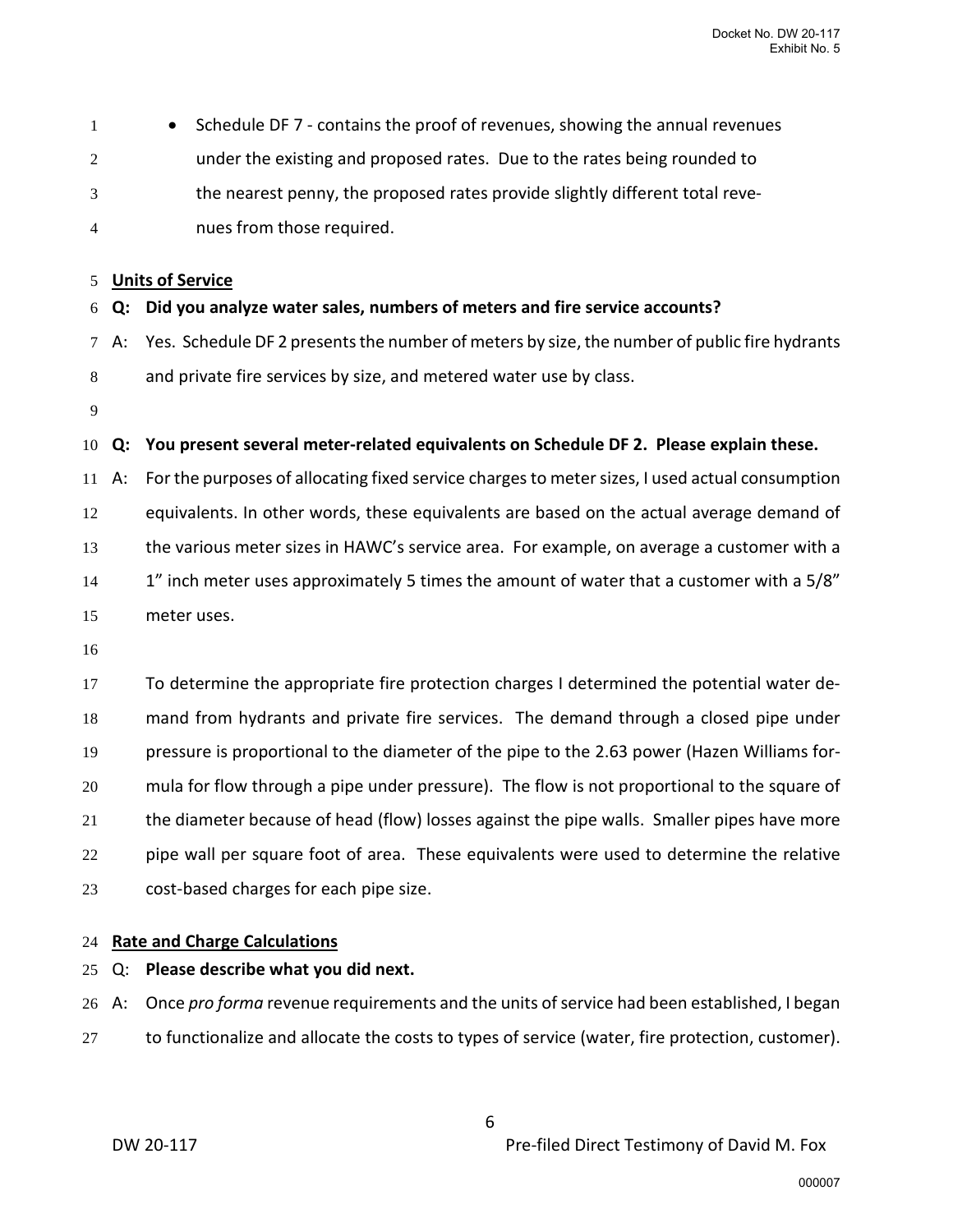Please refer to Schedule DF 3 for presentation of the functionalization of revenue require-ments. Ultimately said functionalized revenue requirements were then utilized to calculate cost of service based rates. The first such assignment led to the derivation of the customer charges.

### **Q: What was the next cost of service element that you allocated?**

A: I then allocated revenue requirements to customer related charges. In the case of these charges, the revenue requirements were split into two components: (a) those costs related to meters and service pipes (vary by the size of the meter and service) and (b) those costs related to billing, meter reading, and collections (vary by the number of billings).

### **Q: Please explain the derivation of your proposed service charges.**

 A: For the metering component of the service charge, I calculated a cost per equivalent meter, 14 and then scaled this cost up by meter size based on the aforementioned meter equivalents. 15 I then calculated a per-bill charge for the billing component (same for all meter sizes) and added that to each meter component.

### **Q: How did you then proceed with your cost of service and rate calculation?**

 A: For those revenue requirements allocated to general water, I simply divided into that amount the rate year billable units to arrive at a per-Ccf rate. I then calculated class-based rates in order to establish a two-tier inclining block rate structure for single-family residential customers and a uniform rate for non-residential customers. For the two-tier volumetric rate structure, I established a 4 Ccf cutoff to reflect an essential amount of water usage for a typical residential customer, and assigned a 1.5 times differential to the rate applied to con- sumption above this amount in order to reflect the additional cost of service and provide a conservation price signal. The non-residential volumetric rate was calculated to be equiva-lent to the system-wide per-Ccf rate.